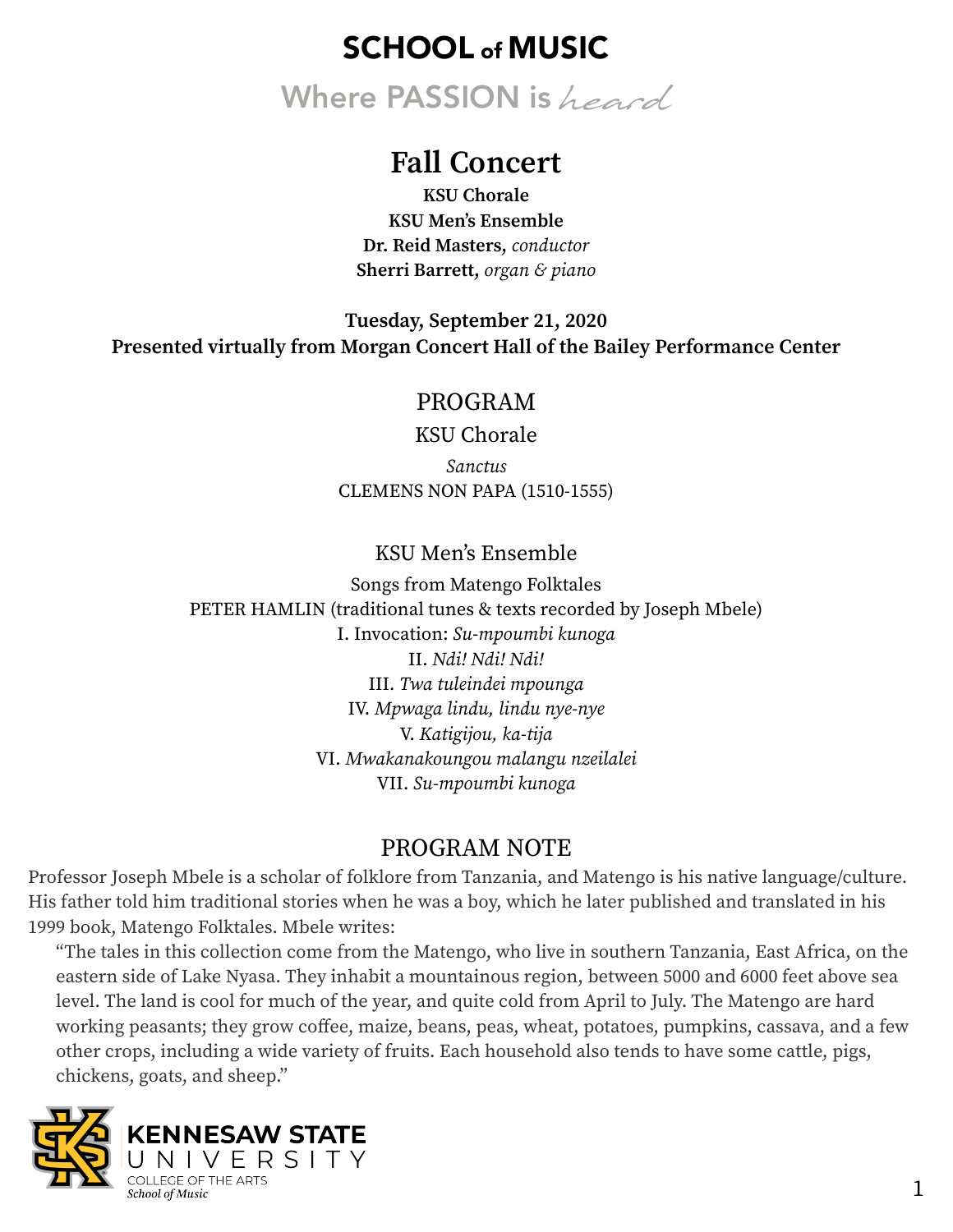Where PASSION is heard

Composer Peter Hamlin was a colleague of Professor Mbele's at St. Olaf College and was fascinated by these stories. There are various songs imbedded within some of the stories that make little sense without context, but Hamlin has set these songs to music in an attempt to awaken these hidden treasures. Theid Masters

## CONTEXT & TRANSLATIONS Songs from Matengo Folktales - Hamlin

The piece begins with "Su-mpoumbi kunoga," a song sung by Hare in a story called "Hare and the Great Drought." He is singing about the honey he is carrying, and thinking the honey may help him get at some drinking water in a well guarded by Tortoise. "A mysterious thing — how sweet. If I had a chance I would have mixed him some."

Later in the story, Ndi! Ndi! Ndi! is heard, an onomatopoeic song portraying drums in the distance along with the threatening words: "Today it is the killing of the hare!" (Don't worry — the hare survives this story!) In a later scene, the other animals give Hare some bones, and he plays them like a xylophone. The song is called "Nduli, ndulinduli, nduli, ndulinduli," and words make the sound of the instrument as Hare sings: "I and my xylophone, yeah, So I could sing away at a secluded busy place, yeah, Again yeah!"

The next song is "Twa tuleindei mpounga," found in a story called "The Monster in the Rice Field." At the beginning of the story, children are in the field singing, "We are watching over the rice."

A story called "Nokamboka and the Baby Monster" includes the song "Mpwaga lindu, lindu nye-nye." It is the monster's song: "You say I'm a monster, a monster, a monster; He dared take me from the lowlands, a monster, a monster, I'm going to spear you, a monster, a monster."

The next song is from another story named after a little girl,

"Katigija." First the little girl's grandmother is singing: "Katigijou, where are you. Come, please eat uwali. Your father has gone to the Coast." The grandmother has hidden the little girl in a hole dug in the ground to protect her, and from there Katigija sings, "As for me, they have dug me a hole. As for me, they have plotted to kill me. As for me, they'll kill me when the moon is overhead."

The last song is from the story "Hawk and Crow." "Mwakanakoungou malangu nzeilalei" is sung by Hawk: "You, Crows, you've no brains, No brains, no brains, no brains. You took away my chicks, no brains, no brains, no brains, no brains."

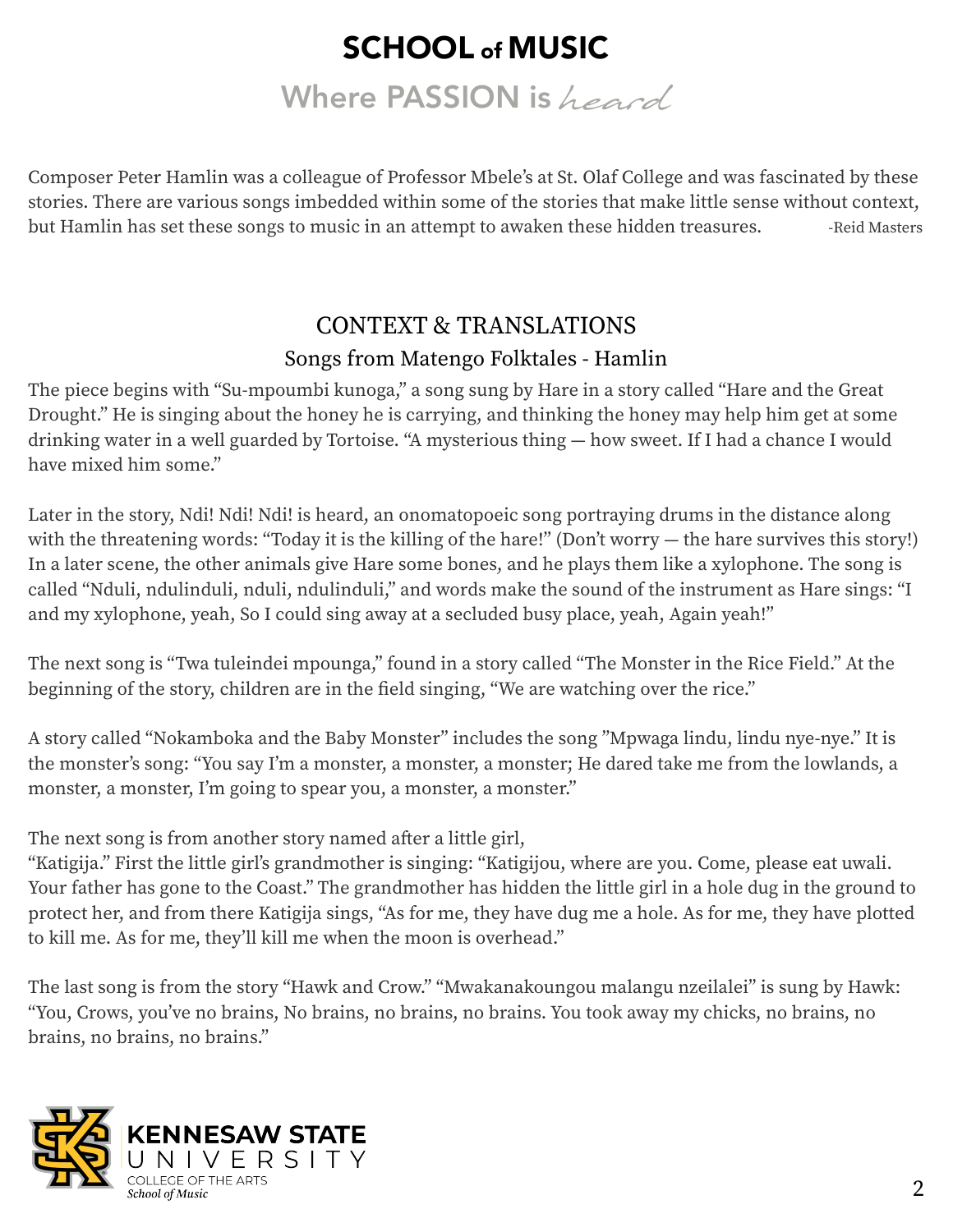# Where PASSION is heard

### *Sanctus* - Clemens non Papa

*Sanctus, Sanctus, Sanctus* **Holy, Holy, Holy**, Holy, Holy, Holy

### PERSONNEL

### KSU Chorale Dr. Reid Masters, *conductor*

#### **Soprano**

Jordan Adams Nora Argueta Victoria Brodeur Caroline Carter Catie Cavallaro Casey Ferguson Leah Forsyth Emily Graffius Alyssa Lewis Tatyana Popovych Olivia Roberson Jessica Slaughter Daniela Vaziri

**Alto**  Jaden Akins Colby Blick Dayanna Brown Leah Bryan Mikaila Burdge Carrington Cobb Joi Crump Isatou Gaye Anna Mbiad Jessica Mikrut Lydia Roper Victoria Sigur Rebecca Smith Claire Williams

**Tenor**  Kylah Edge Israel Gonzalez Carrasco Alex Gravitt Nash Hickam Christopher Hodges Andrew Hughes Leo Sholl Riley Whited Ryan Williams Xavier Yoder

#### **Bass**

Josh Afolayan Terrance Calder Jake Daron Austin Fletcher Carson Hoes Reese McGee Sammy Mishkin Alex Pryor William Woodward

### KSU Chamber Singers Dr. Reid Masters, *conductor*

#### **Tenor 1**

Andrew Hughes Malachi Norton Noah Whitaker

#### **Tenor 2**

Nash Hickam Christopher Hodges Frankie Moore Riley Whited

#### **Baritone**

Matthew Bailey Jackson Garrison Joshua Jenkins William Woodward

#### **Bass**

Terrance Calder Morgan Kenney

**Marimba**  Christian Kilgore

**Percussion** 

Matt Andrews Samuel Brooke Nicholas Bryant

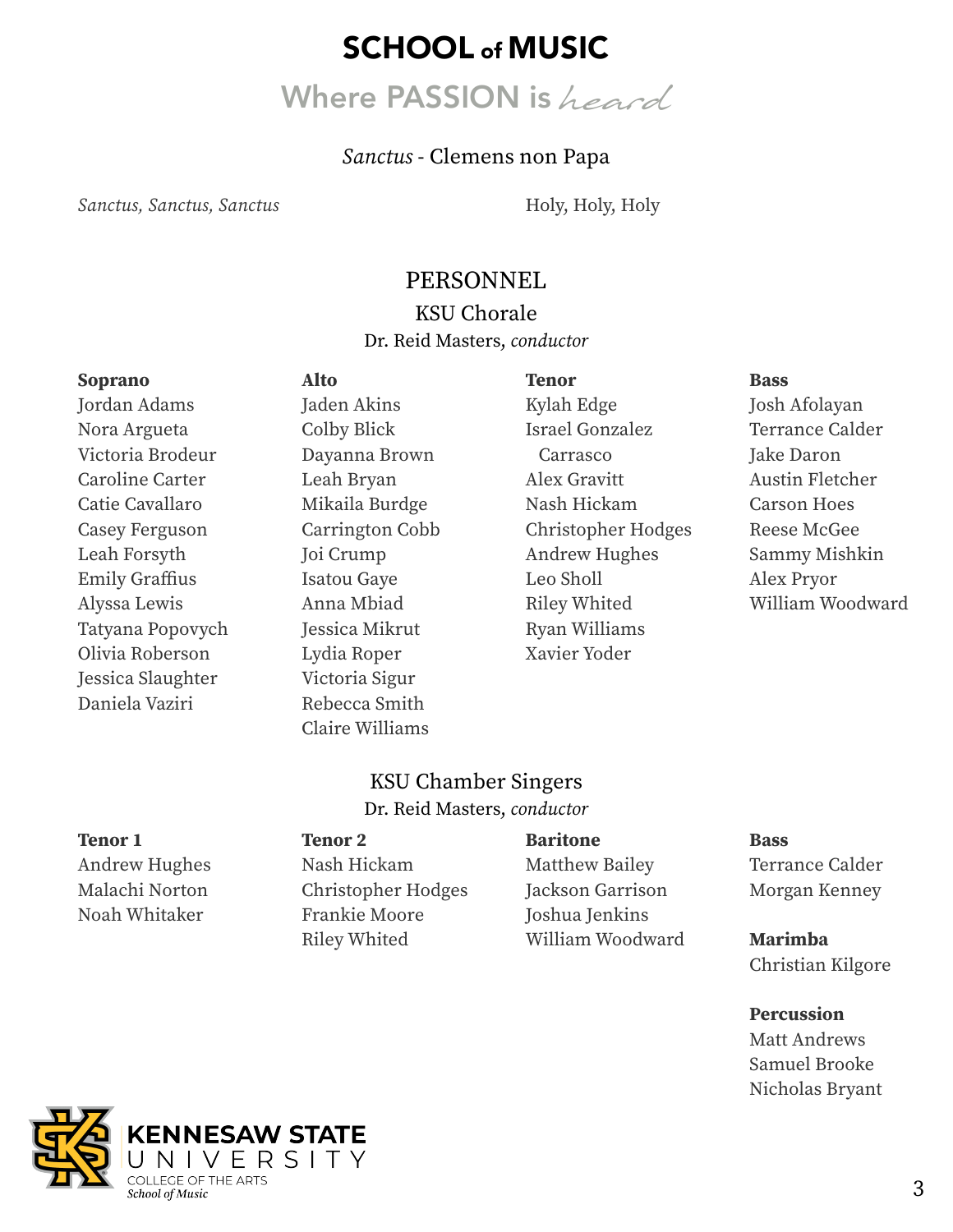Where PASSION is heard

## **BIOGRAPHIES**

## KSU Chorale

The KSU Chorale, directed by Reid Masters, performs eclectic, diverse, and challenging repertoire that develops the total musician. The choral offerings at KSU are designed to make a quality choral ensemble available to each Kennesaw State student. The KSU Chorale is a non-auditioned choir open to both music and non-music majors, for credit and non-credit. Chorale participates in 4-5 major concerts per year in the Bailey Performance Center on campus. If you are looking for a great way to stay involved in music and meet singers from across the University, the KSU Chorale is for you!

## KSU Men's Ensemble

Formed in 1998, the KSU Men's Ensemble sings a variety of a cappella works in a pop and jazz vocal style as well as standard repertoire for men's voices. The Men's Ensemble performs on all major concerts and regularly performs for schools and civic organizations. The Men's Ensemble is fast becoming the most wellknown and sought after vocal group on campus.

## Sherri Barrett

Sherri Barrett received her Bachelor's Degree from the University of Michigan and her Master's Degree in Piano Performance from the University of Tennessee. She studied with Eugene Mancini from the Cleveland Institute of Music and Arthur Rivituso from the Juilliard School and Paris Conservatory. Ms. Barrett has recorded two solo piano CD's and has been an active soloist, accompanist and adjudicator in the Atlanta area for over 25 years. She has performed in the United States and Europe as soloist, in chamber ensembles and accompanist for various choral groups. She maintains a teaching studio out of which several students have won international piano competitions.

She is presently serving as pianist for two Atlanta area churches, and under the batons of Dr. Leslie J. Blackwell and Dr. Reid Masters, the Kennesaw State University Chamber Singers, Men's Ensemble, and KSU Community and Alumni Choir. Ms. Barrett is a member of the National Music Teachers Association and the International Music Fraternity Delta Omicron.

## Dr. Reid Masters

Acclaimed for his "infectious passion", Dr. Reid Masters is proud to join the faculty at Kennesaw State University as Assistant Director of Choral Activities. For the past 11 years, he was the Artistic Director of the New Jersey Chamber Singers, which recently released a commercial album of Mozart's Requiem with Affetto Records, distributed internationally by Naxos. Dr. Masters is also the Co-founder and Assistant Director of the professional chamber choir Kinnara Ensemble, working alongside JD Burnett.